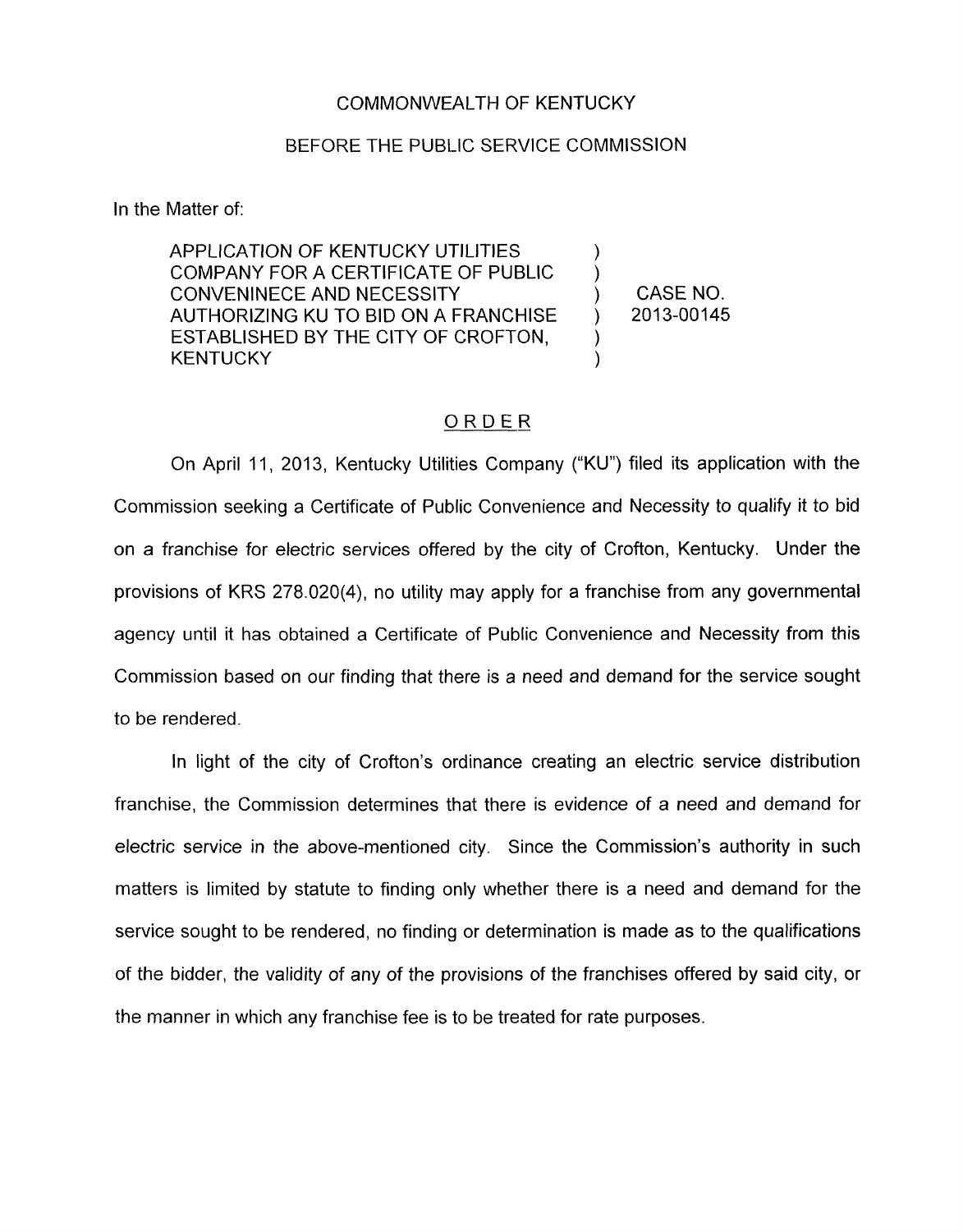IT IS THEREFORE ORDERED that:

1. KU is granted a Certificate of Public Convenience and Necessity that authorizes it to bid on a franchise for electric service offered by the city of Crofton, Kentucky.

2. If KU is not the successful bidder, KU shall, within ten days of the award of the franchise at issue, file with the Commission a written notice stating that KU was not the successful bidder.

**3.** If KU is the successful bidder, KU shall, within ten days of the award of the franchise at issue, file with the Commission a copy of the executed franchise agreement.

4. Any documents filed pursuant to ordering paragraphs 2 or 3 of this Order shall reference the number of this case and shall be electronically submitted via the Commission's electronic Tariff Filing System.

5. This Order shall not be construed as granting a Certificate of Public Convenience and Necessity to construct utility facilities in said city.

By the Commission



ATTES Executive Director

Case No. 2013-00145